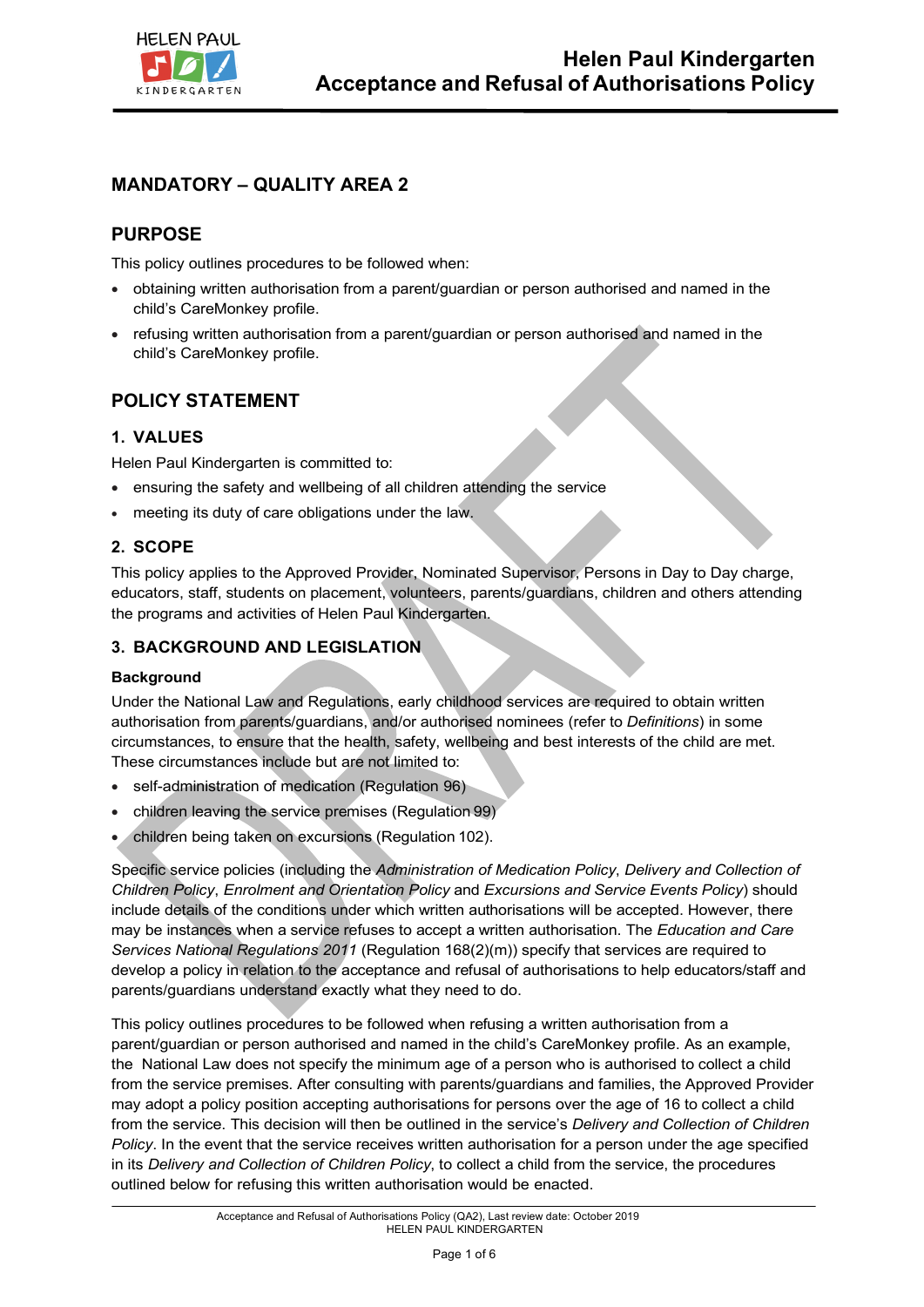

### **Legislation and standards**

Relevant legislation and standards include but are not limited to:

- *Children, Youth and Families Act 2005* (Vic) *Child Wellbeing and Safety Act 2005* (Vic)
- *Child Wellbeing and Safety Act 2005* (Vic) (Part 2: Principles for Children)
- *Education and Care Services National Law Act 2010*: Section 167
- *Education and Care Services National Regulations 2011*: Regulations 96, 99, 102, 160, 161, 168(2)(m), 170
- *Family Law Act 1975* (Cth)
- *National Quality Standard*, Quality Area 2: Children's Health and Safety - Standard 2.2: Safety.

The most current amendments to listed legislation can be found at:

- Victorian Legislation Victorian Law Today: http://www.legislation.vic.gov.au/
- Commonwealth Legislation ComLaw: http://www.comlaw.gov.au/

### **4. DEFINITIONS**

The terms defined in this section relate specifically to this policy. For commonly used terms e.g. Approved Provider, Nominated Supervisor, Regulatory Authority etc. refer to the *General Definitions*  section of the Policy Folder.

**Attendance record:** Kept by the service to record details of each child attending the service including name, time of arrival and departure, signature of person delivering and collecting the child or of the Nominated Supervisor or educator (Regulation 158(1)).

**Authorised nominee:** (In relation to this policy) a person who has been given written authority by the parents/guardians of a child to collect that child from the education and care service. These details will be on the child's Collection Authorisation form via CareMonkey.

The National Law and National Regulations do not specify a minimum age limit for an authorised nominee. Helen Paul Kindergarten has determined the age of 16 constitutes the minimum acceptable age to be an authorised nominee. A person under the age of 16 is unable to be an authorised nominee.

**Duty of care:** A common law concept that refers to the responsibilities of organisations to provide people with an adequate level of protection against harm and all reasonable foreseeable risk of injury.

**Inappropriate person:** A person who may pose a risk to the health, safety or wellbeing of any child attending the education and care service, or whose behaviour or state of mind make it inappropriate for him/her to be on the premises e.g. a person under the influence of drugs or alcohol (Act 171(3)).

**Medication record:** Contains details for each child to whom medication is to be administered by the service. This includes the child's name, signed authorisation to administer medication and a record of the medication administered, including time, date, dosage, manner of administration, name and signature of person administering the medication and of the person checking the medication, if required (Regulation 92). A sample medication record is available on the ACECQA website.

### **5. SOURCES AND RELATED POLICIES**

### **Sources**

• Australian Children's Education and Care Quality Authority (ACECQA): www.acecqa.gov.au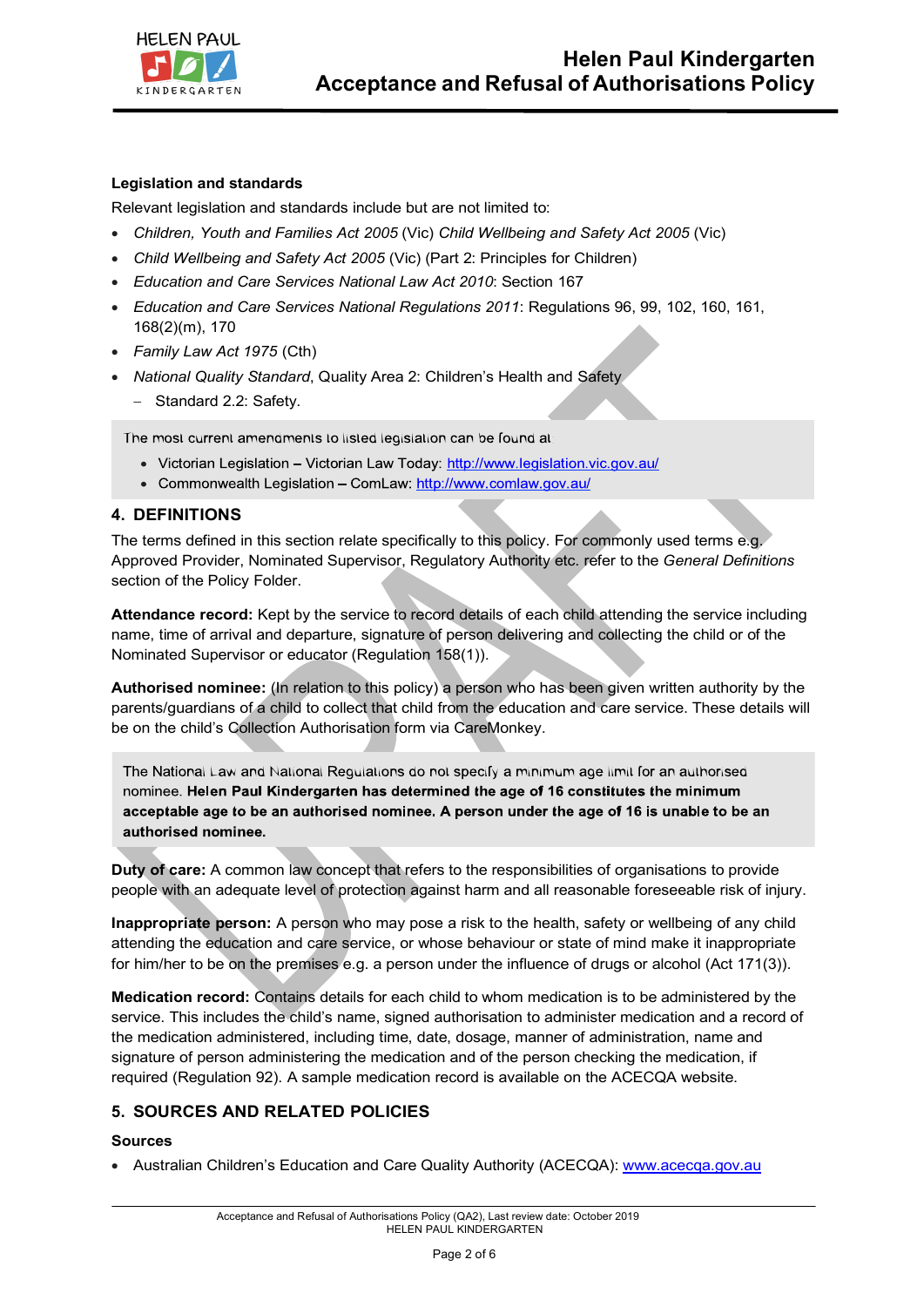

#### **Service policies**

- *Administration of Medication Policy*
- *Child Safe Environment Policy*
- *Dealing with Medical Conditions Policy*
- *Delivery and Collection of Children Policy*
- *Enrolment and Orientation Policy*
- *Excursions and Service Events Policy*
- *Incident, Injury, Trauma and Illness Policy*

## **PROCEDURES**

### **The Approved Provider is responsible for:**

- ensuring that parents/guardians have access to view all service policies
- ensuring that the Nominated Supervisor and all staff follow the policies and procedures of the service
- ensuring that all parents/guardians have completed the Collection Authorisation form via CareMonkey (refer to *Enrolment and Orientation Policy*), and that the form is completed before the child is enrolled at the service
- ensuring that permission forms for excursions are provided to the parent/guardian or authorised nominee (via CareMonkey) prior to the excursion (refer to *Excursions and Service Events Policy*)
- ensuring that an attendance record (refer to *Definitions*) is maintained to account for all children attending the service
- keeping a written record of all visitors to the service, including time of arrival and departure
- ensuring that where children require medication to be administered by educators/staff, this is authorised in writing, signed and dated by a parent/guardian or authorised nominee, and included with the child's medication record (refer to *Definitions*) (refer to *Administration of Medication Policy*  and *Dealing with Medical Conditions Policy*)
- ensuring educators/staff do not administer medication without the authorisation of a parent/guardian or authorised nominee, except in the case of an emergency, including an asthma or anaphylaxis emergency (refer to *Administration of Medication Policy*, *Dealing with Medical Conditions Policy*, *Incident, Injury, Trauma and Illness Policy*, *Emergency and Evacuation Policy, Asthma Policy* and *Anaphylaxis Policy*)
- ensuring educators/staff allow a child to participate in an excursion only with the written authorisation of a parent/guardian or authorised nominee including details required under Regulation 102(4)&(5) (refer to *Excursions and Service Events Policy*)
- ensuring educators/staff allow a child to depart from the service only with a person who is the parent/guardian or authorised nominee, or with the written authorisation of one of these, except in the case of a medical or other emergency (refer to *Delivery and Collection of Children Policy* and *Child Safe Environment Policy*)
- ensuring that there are procedures in place if an inappropriate person (refer to *Definitions*) attempts to collect a child from the service (refer to *Delivery and Collection of Children Policy* and *Child Safe Environment Policy*)
- developing and enacting procedures for dealing with a written authorisation that does not meet the requirements outlined in service policies (refer to Attachment 1).

#### **The Nominated Supervisor is responsible for:**

• following the policy and procedures of the service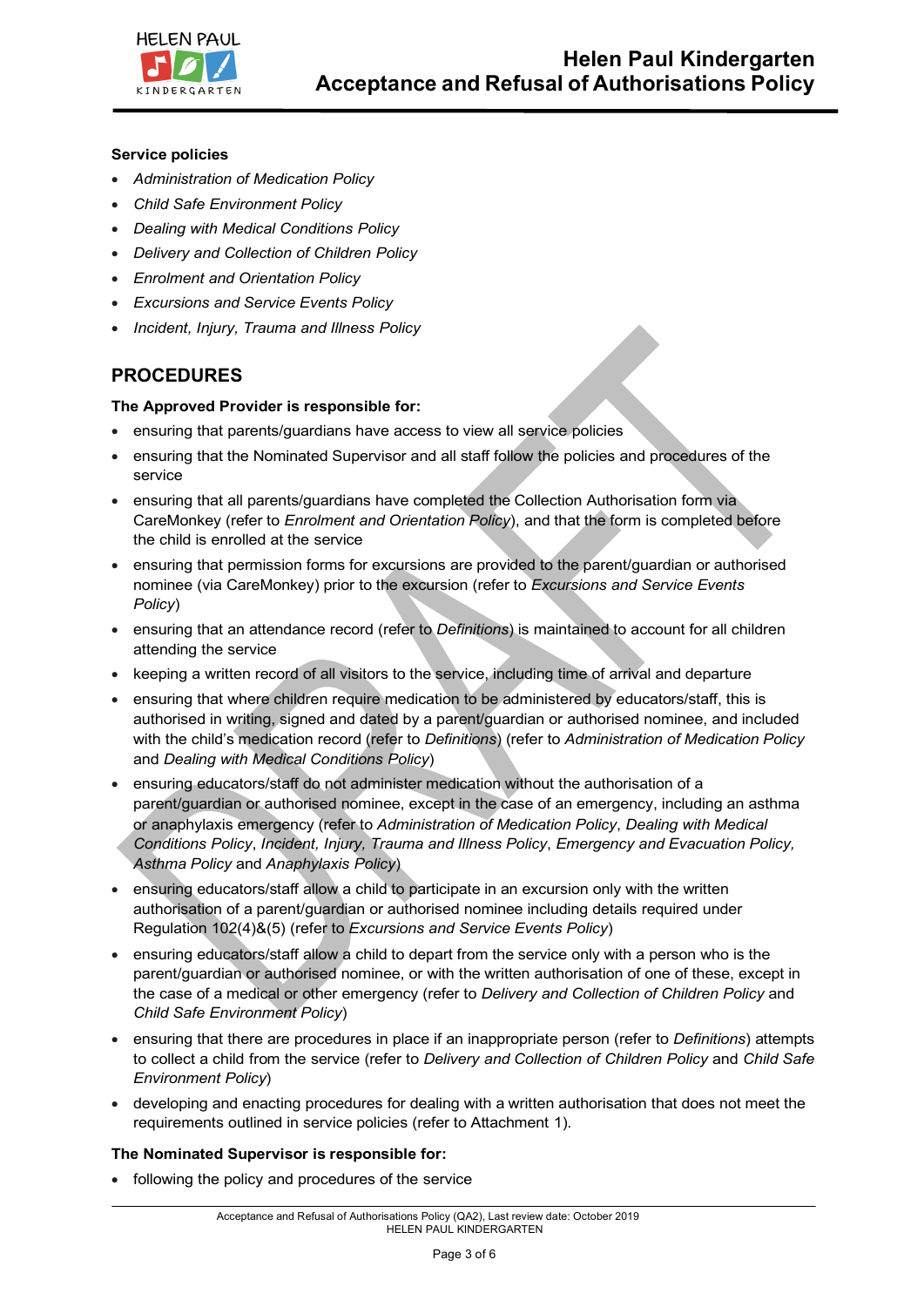



- ensuring that medication is not administered to a child without the authorisation of a parent/guardian or authorised nominee, except in the case of an emergency, including an asthma or anaphylaxis emergency (refer to *Administration of Medication Policy, Dealing with Medical Conditions Policy*, *Incident, Injury, Trauma and Illness Policy*, *Emergency and Evacuation Policy*, *Asthma Policy* and *Anaphylaxis Policy*)
- ensuring a child only departs from the service with a person who is the parent/guardian or authorised nominee, or with the written authorisation (via the child's CareMonkey profile) of one of these, except in the case of a medical or other emergency (refer to *Delivery and Collection of Children Policy* and *Child Safe Environment Policy*)
- ensuring a child is not taken outside the service premises on an excursion except with the written authorisation of a parent/guardian or authorised nominee (via the child's CareMonkey profile) including details required under Regulation 102(4)&(5) (refer to *Excursions and Service Events Policy*)
- informing the Approved Provider when a written authorisation does not meet the requirements outlined in service policies.

#### **Educators and other staff are responsible for:**

- following the policies and procedures of the service
- checking that parents/guardians sign and date permission forms for excursions
- checking that parents/guardians or authorised nominees sign the attendance record (refer to *Definitions*) as their child arrives at and departs from the service
- administering medication only with the written authorisation of a parent/guardian or authorised nominee, except in the case of an emergency, including an asthma or anaphylaxis emergency (refer to *Administration of Medication Policy*, *Dealing with Medical Conditions Policy*, *Incident, Injury, Trauma and Illness Policy* and *Emergency and Evacuation Policy*)
- allowing a child to participate in an excursion only with the written authorisation of a parent/guardian or authorised nominee including details required under Regulation 102(4)&(5) (refer to *Excursions and Service Events Policy*)
- allowing a child to depart from the service only with a person who is the parent/guardian or authorised nominee, or with the written authorisation of one of these (via the child's CareMonkey profile), except in the case of a medical or other emergency (refer to *Delivery and Collection of Children Policy* and *Child Safe Environment Policy*)
- following procedures if an inappropriate person (refer to *Definitions*) attempts to collect a child from the service (refer to *Delivery and Collection of Children Policy* and *Child Safe EnvironmentPolicy*)
- informing the Approved Provider when a written authorisation does not meet the requirements outlined in service policies.

### **Parents/guardians are responsible for:**

- reading and complying with the policies and procedures of the service
- completing and signing the Collection Authorisation form (refer to *Definitions*) via CareMonkey (refer to *Enrolment and Orientation Policy*) before their child commences at the service
- signing and dating permission forms for excursions, via their child's CareMonkey profile
- signing the attendance record (refer to *Definitions*) as their child arrives at and departs from the service
- providing written authorization (via CareMonkey) where children require medication to be administered by educators/staff, and signing and dating it for inclusion in the child's medication record (refer to *Definitions*).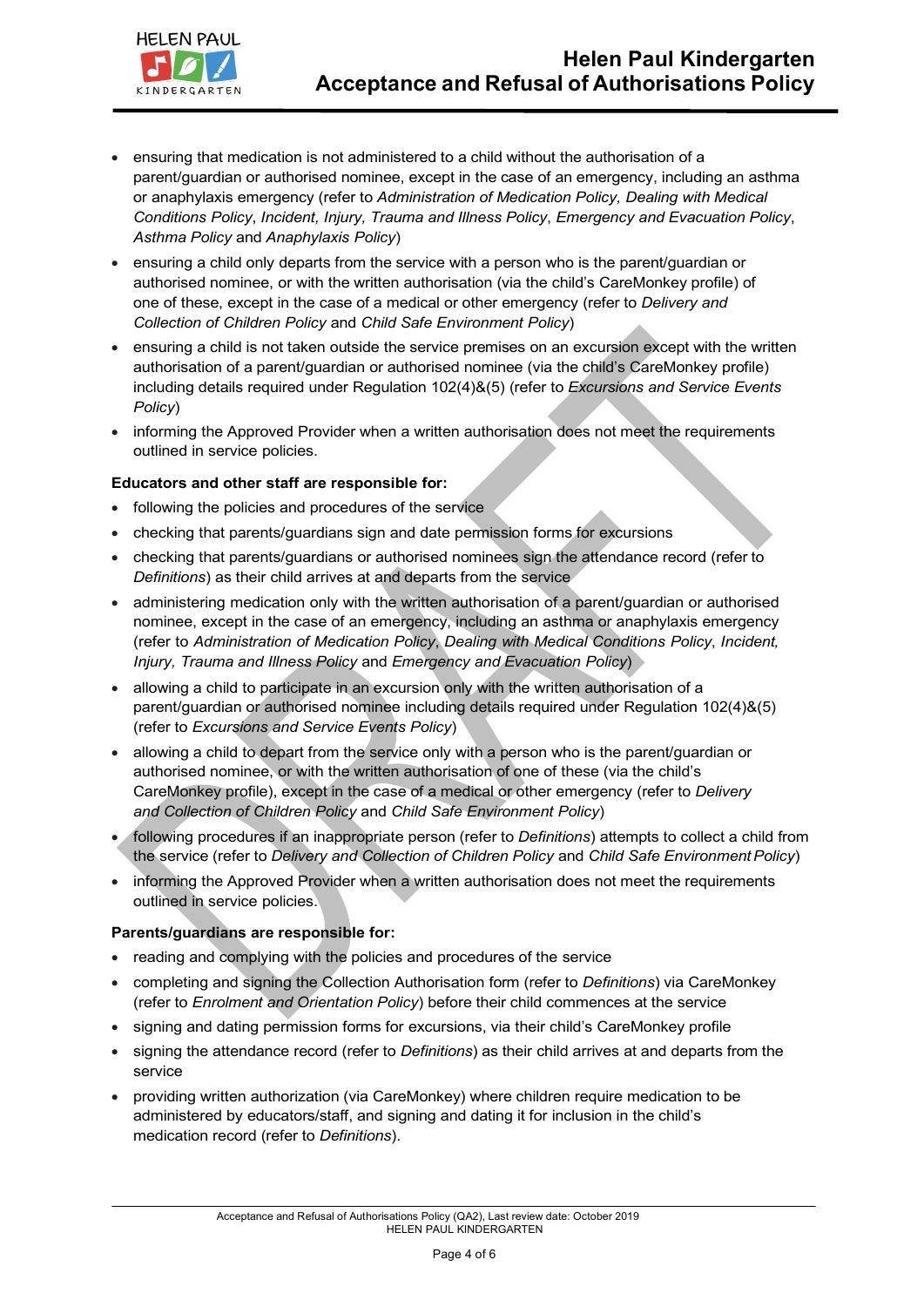

**Volunteers and students, while at the service, are responsible for following this policy and its procedures.**

# **EVALUATION**

In order to assess whether the values and purposes of the policy have been achieved, the Approved Provider will:

- regularly seek feedback from everyone affected by the policy regarding its effectiveness
- monitor the implementation, compliance, complaints and incidents in relation to this policy
- keep the policy up to date with current legislation, research, policy and best practice
- revise the policy and procedures as part of the service's policy review cycle, or as required
- notify parents/guardians at least 14 days before making any changes to this policy or its procedures.

## **ATTACHMENTS**

• Attachment 1: Procedures for refusing a written authorisation

### **AUTHORISATION**

This policy was adopted by the Approved Provider of Helen Paul Kindergarten on **7 October 2019**

## **REVIEW DUE: 2022**